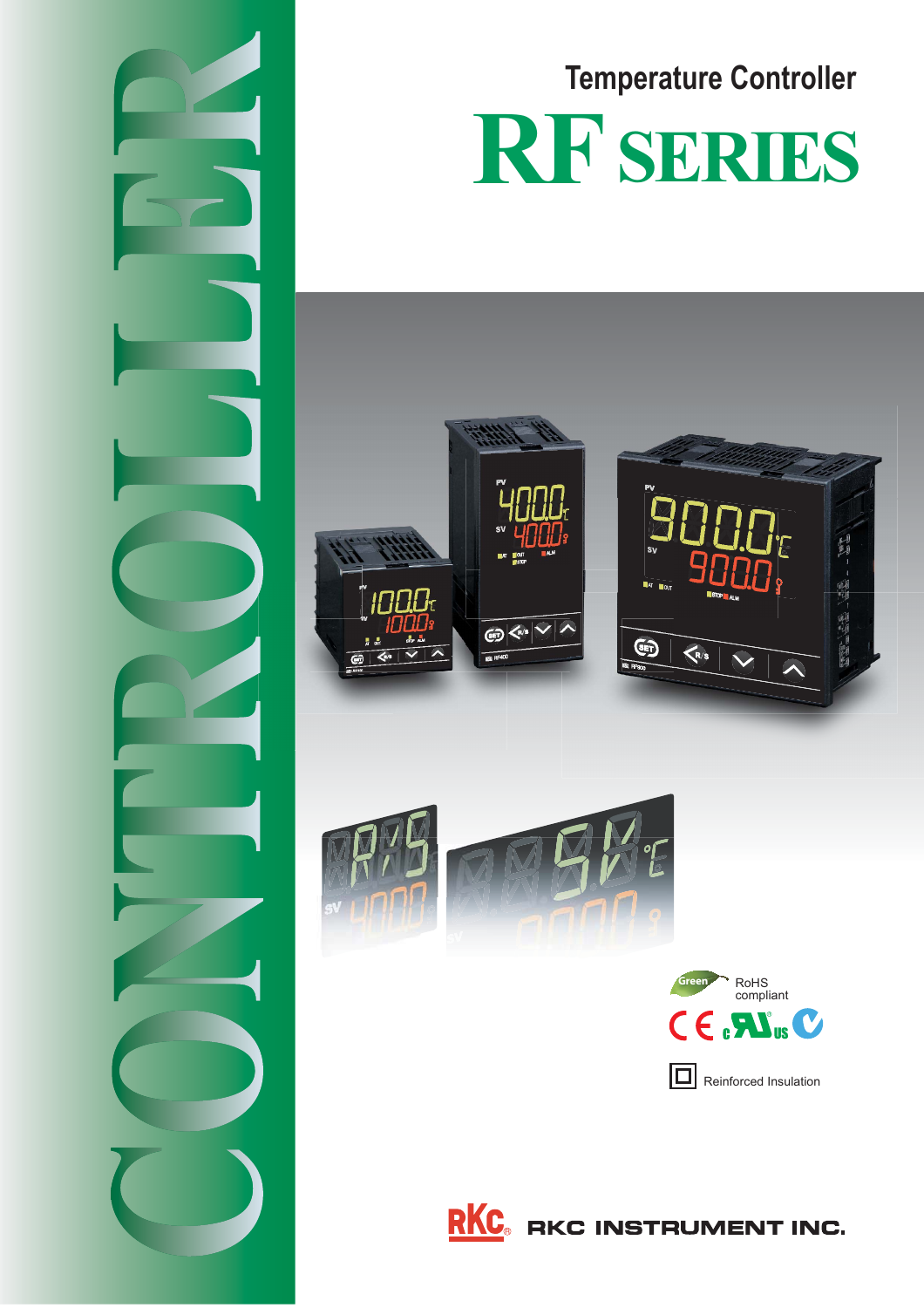# **Improved visibility and enhanced PID control Save panel space with short depth housing**

### **Panel space saving : 60mm depth**

#### The RF Series has very short depth.

The series was designed with a mounting bracket that allows close horizontal mounting of as many as six units.



### **Easy-to-read with large 11-segment LCD display**

So bright and so large it is easy to read from a greater distance.





(SV)

RF400 PV display CB400 PV display (Actual size)



### **Calculates optimum PID values to stabilize control faster than ever**

The improved autotuning algorithm calculates optimum PID values that shortens the time to reach stable control at the set value as well as eliminating overshoot/undershoot.

The new PID algorithm also suppress overshoot/undershoot against external disturbance.





### **Easy Fine tuning with 6-level of control response adjustment**

After the PID values have been autotuned, the Fine tuning (FT) function allows the operator to adjust the control response speed with a 6-level adjustment parameter (-3 to +3) without changing PID value.



### **Startup tuning**

Startup tuning eliminates time required for conventional autotuning as it calculates optimum PID values by temperature characteristics at start up. It is useful in applications which require a long time for conventional autotuning. The timing of activation of start-up tuning can be selected from at power-up, at setpoint change, and at power-up/setpoint change. It is also settable to Onlyonce or always-ON.



• Startup tuning function can be set ON/OFF.

• Heater power needs to be turned on simultaneously with or before turning on power to the temperature controller.

• If startup tuning does not calculate suitable PID values due to characteristics of application, use Autotuning function.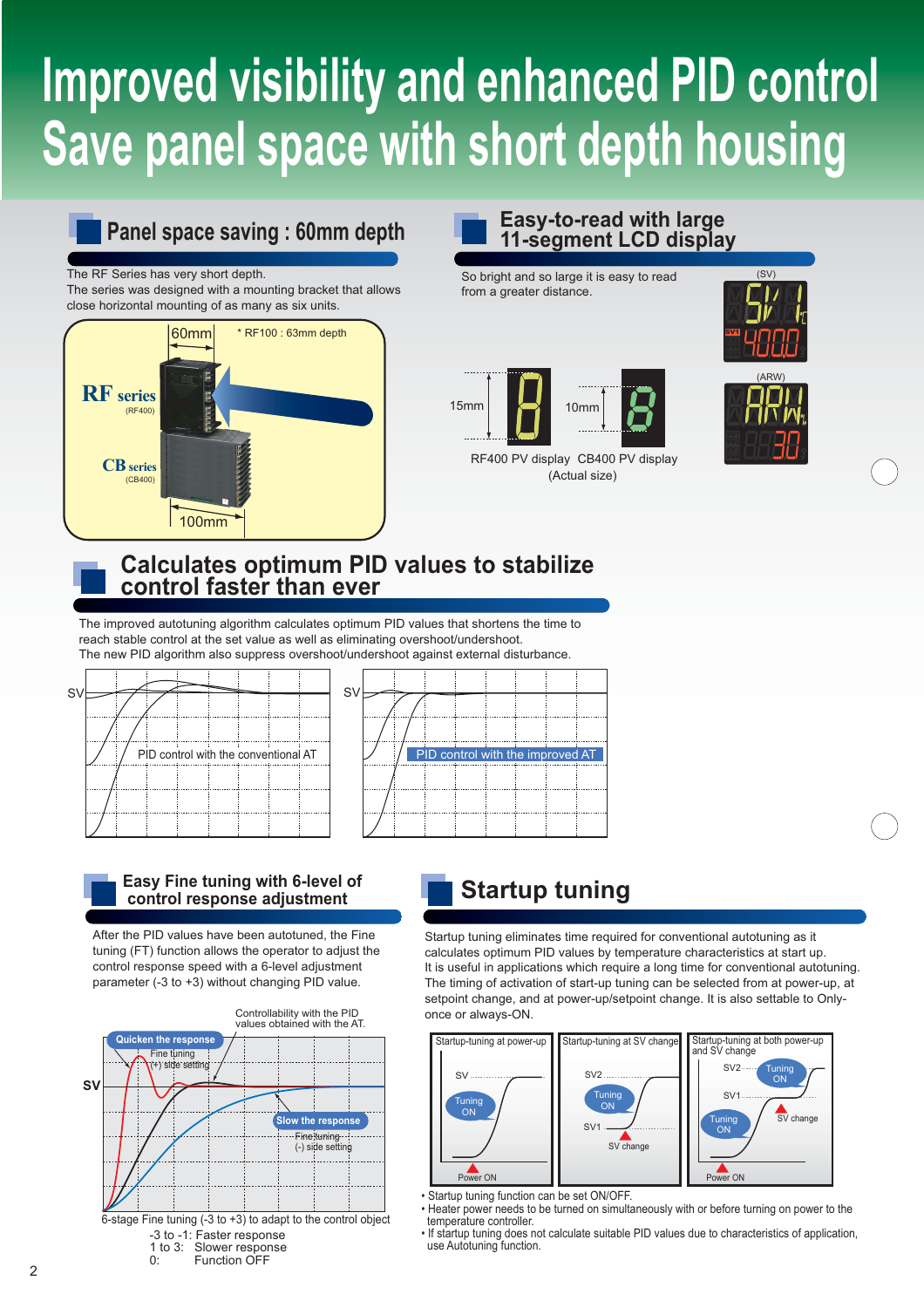## **Specifications**

| Input                               |                                                                                    | Alarm                                    |
|-------------------------------------|------------------------------------------------------------------------------------|------------------------------------------|
| Input                               | • Universal input                                                                  | Number of eve                            |
|                                     | a) Thermocouple : K, J, E, T, R, S, B, N (JIS/IEC)                                 | outputs<br>Alarm type                    |
|                                     | PLII (NBS), W5Re/W26Re (ASTM)<br>b) RTD: Pt100 (JIS/IEC), JPt100 (JIS)             |                                          |
|                                     | • 3-wire system                                                                    |                                          |
| Sampling time                       | $0.5$ sec.                                                                         |                                          |
| Influence of external<br>resistance | $0.25\mu\sqrt{\Omega}$ (Thermocouple input)                                        |                                          |
| Influence of lead<br>resistance     | $0.03\%$ of span/ $\Omega$ (RTD input)<br>• Maximum 10 $\Omega$ per wire           |                                          |
| Input break action                  | Thermocouple input: Up-scale/Down-scale (Selectable)<br>RTD input :<br>Up-scale    |                                          |
| Input short action                  | Down-scale (RTD input)                                                             | Alarm output                             |
| Input digital filter                | 1 to 100 sec. (OFF when 0 is set.)                                                 |                                          |
| PV bias                             | -1999 to 9999°C (°F) or -199.9 to 999.9°C (°F)                                     | Other functions                          |
| Performance                         |                                                                                    |                                          |
| Measuring accuracy                  | See measuring accuracy code table                                                  |                                          |
| Influence of ambient<br>temperature | ±0.06°C/°C [at 5 to 40°C]                                                          |                                          |
| Close horizontal<br>mounting error  | ±1.5°C [Less than -100°C input : ±3°C]                                             | Waterpr                                  |
| Insulation resistance               | More than $20M\Omega$ (500V DC) between measured terminals                         |                                          |
|                                     | and ground                                                                         | NEMA4X, IP66                             |
|                                     | More than 20M $\Omega$ (500V DC) between power terminals and<br>ground             | • Waterproof/Du<br>mounted instal        |
| Dielectric voltage                  | 1000V AC for 1 minute between measured terminals and ground                        |                                          |
|                                     | 1500V AC for 1 minute between power terminals and ground                           | <b>General S</b>                         |
| Control                             |                                                                                    | Supply voltage                           |
| Control method                      | PID control (With autotuning / Startup tuning / Fine tuning)                       | Power                                    |
|                                     | · P. PI, PD, ON/OFF control selectable                                             | consumption                              |
|                                     | • Direct action/Reverse action is selectable                                       | Rush current                             |
| Setting range                       | a) Proportional band: 0 to input span(°C,°F)<br>(ON/OFF control when $P = 0$ )     | Power failure                            |
|                                     | b) Integral time : 0 to 3600 sec (PD control when $I = 0$ )                        |                                          |
|                                     | c) Derivative time : 0 to 3600 sec (PI control when $D = 0$ )                      | Memory backup                            |
|                                     | d) Anti-reset-windup: 1 to 100% of proportional band<br>(PD control when $I = 0$ ) |                                          |
|                                     | e) Output limiter : -5.0 to +105.0%                                                |                                          |
|                                     | (High/Low individual setting)                                                      | Ambient                                  |
|                                     | f) Proportional cycle: 1 to 100 sec                                                | temperature                              |
| Control output                      | a) Relay contact output, Form a contact, 250V AC 3A<br>(Resistive load)            | Ambient humidi                           |
|                                     | · Electric life : 100,000 cycles or more                                           | External dimensic                        |
|                                     | b) Voltage pulse output, 0/12V DC<br>(Load resistance : more than 600 $\Omega$ )   | $(W \times H \times D)$<br><b>Mainht</b> |
|                                     |                                                                                    |                                          |

| Alarm                                 |                                                                                                                                                                                                                                                                                                                                                                                                                                                                                             |
|---------------------------------------|---------------------------------------------------------------------------------------------------------------------------------------------------------------------------------------------------------------------------------------------------------------------------------------------------------------------------------------------------------------------------------------------------------------------------------------------------------------------------------------------|
| Number of event<br>outputs            | 1 point                                                                                                                                                                                                                                                                                                                                                                                                                                                                                     |
| Alarm type                            | Deviation high, Deviation low, Deviation high/low <sup>*1</sup> ,<br>Band <sup>"1</sup> , Process high, Process low, Set value high,<br>Set value low, LBA (Control loop break alarm)<br>FAIL, RUN status output<br>*1. Two types of alarm settings are field-selectable.<br>1. Independent high and low settings.<br>2. Common high/low setting<br>(Factory setting, unless specified in alarm code<br>when ordering)<br>• LBA : LBA time<br>0 to 7200 sec<br>LBA deadband 0 to input span |
| Alarm output                          | Relay contact output, Form a contact, 250V AC 1A<br>(Resistive load)                                                                                                                                                                                                                                                                                                                                                                                                                        |
| Other functions                       | a) Hold/Re-hold action<br>• Hold action is activated at power-on and stop-to-run.<br>Re-hold action is activated at power-on, stop-to-run,<br>and the control set value change.<br>b) Alarm output ON/OFF at stop mode is selectable.<br>c) Energized/de-energized action is configurable.<br>$d)$ Delay timer: 0.0 to 600.0 sec<br>e) Interlock (latch) function is configurable.                                                                                                          |
|                                       | Waterproof/Dustproof<br>(Optional)                                                                                                                                                                                                                                                                                                                                                                                                                                                          |
| NEMA4X. IP66<br>mounted installation. | . Waterproof/Dustproof protection is only effective from the front in panel                                                                                                                                                                                                                                                                                                                                                                                                                 |
| <b>General Specifications</b>         |                                                                                                                                                                                                                                                                                                                                                                                                                                                                                             |
| Supply voltage                        | 90 to 264V AC (Including supply voltage variation)<br>Rating: 100 to 240V AC (50/60Hz common)                                                                                                                                                                                                                                                                                                                                                                                               |
| Power<br>consumption                  | RF100: Less than 8.1VA (240V), Less than 5.1VA(100V)<br>RF400: Less than 7.5VA (240V), Less than 4.9VA (100V)<br>RF900: Less than 7.7VA (240V), Less than 5.2VA (100V)                                                                                                                                                                                                                                                                                                                      |
| Rush current                          | Less than 13.3A (240V), Less than 5.6A (100V)                                                                                                                                                                                                                                                                                                                                                                                                                                               |
| Power failure                         | A power failure of 20msec or less will not affect the<br>control action.                                                                                                                                                                                                                                                                                                                                                                                                                    |
| Memory backup                         | Backed up by Nonvolatile memory<br>• Data retaining period : Approx. 10 years<br>• Number of writing: Approx. 1,000,000 times.<br>(Depending on storage and operating conditions.)                                                                                                                                                                                                                                                                                                          |
| Ambient                               | 0 to 50°C (32 to 122°F)                                                                                                                                                                                                                                                                                                                                                                                                                                                                     |
| temperature<br>Ambient humidity       | 10 to 90%RH (Non condensing)                                                                                                                                                                                                                                                                                                                                                                                                                                                                |
| <b>External dimensions</b>            | • Absolute humidity: MAX.W.C29.3g/m <sup>3</sup> dry air at 101.3kPa<br>RF100: 48 x 48 x 63mm, RF400: 48 x 96 x 60mm                                                                                                                                                                                                                                                                                                                                                                        |
| $(W \times H \times D)$               | RF900: 48 x 48 x 60mm                                                                                                                                                                                                                                                                                                                                                                                                                                                                       |

RF100 : Approx.100g, RF400: Approx.145g,

RF900: Approx. 210g UL,cUL,CE,C-Tick

• Measuring accuracy table

 $96 - 8$ 

 $1.0_{ 60}$ 

ŦŦ  $\overline{\phantom{a}}$ 

 $\frac{1}{1}$ 

#### **Rear Terminals**



**Weight** 

Compliance with standards

3

106.1

59.1